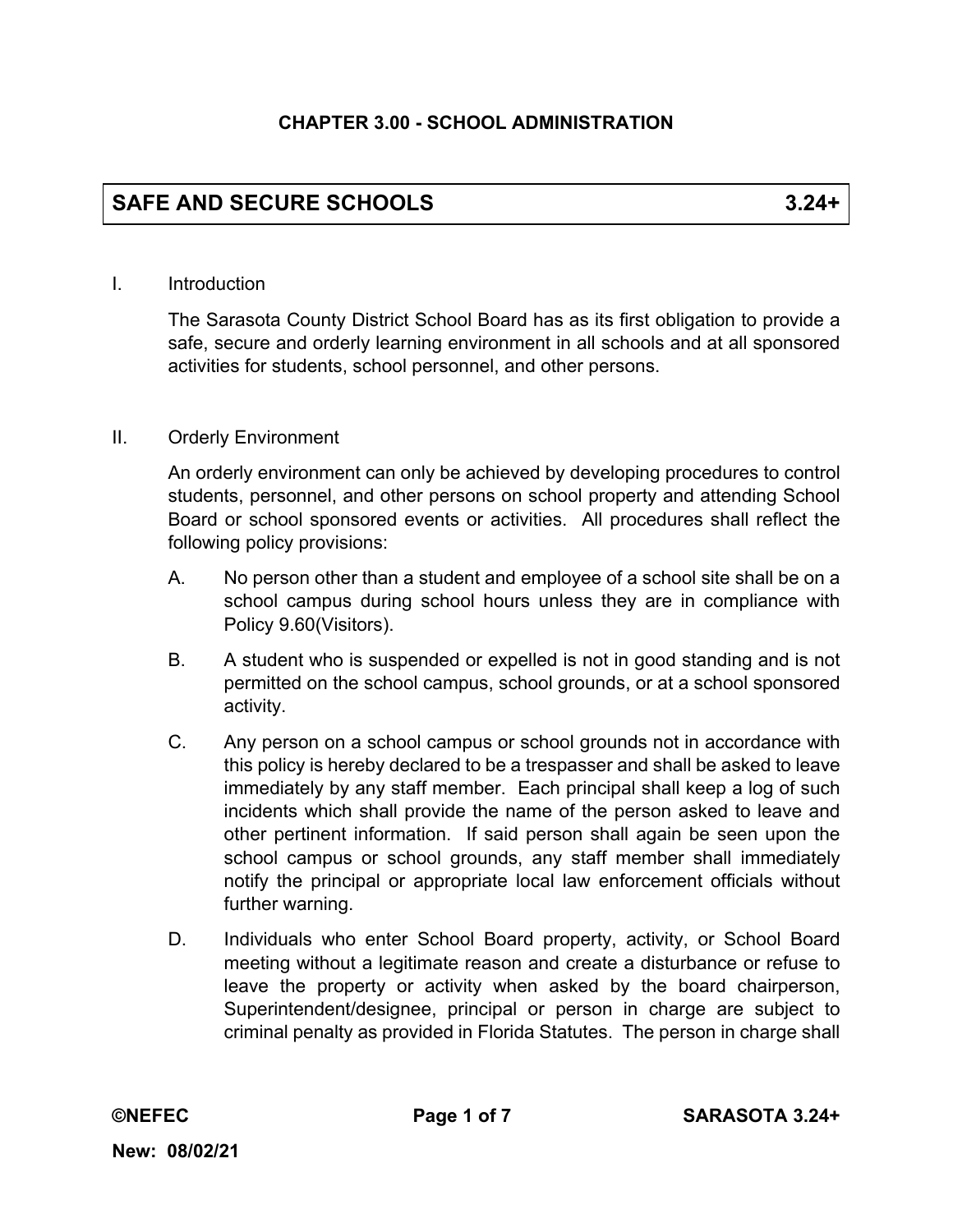contact appropriate law enforcement officials in cases of disruptive activity or refusal to leave the school property or activity and take appropriate actions to have the offender punished as prescribed by law. The Superintendent shall be notified of any such action at schools or school activities.

- E. No person except law enforcement and security officers may have in his/her possession any weapon, illegal substance, or dangerous substance while on school property or at school events.
- III. Safety, Security and Emergency Plans
	- A. The Superintendent shall develop a School Safety and Security Plan with input from representatives of the local law enforcement agencies, the local Fire Marshall(s), representative(s) from emergency medical services; building administrators, representative(s) from the local emergency management agency, School Resource Officer(s) and/or representative(s) of the Sarasota County Health Department.
	- B. As required by state law, the Superintendent shall require the use of the Safe School Assessment Survey based on the School Safety and Security Best Practices Indicators created by FL DOE Safe School Assessment Tool (FSSAT) to conduct a self-assessment of the District's current safety and security practices.
	- C. Upon completion of these self-assessments, the Superintendent shall convene a safety and security review meeting for the purpose of (a) reviewing the current School Safety and Security Plan and the results of the self-assessment; (b) identifying necessary modifications to the plan; (c) identifying additional necessary training for staff and students; and (d) discussing any other related matters deemed necessary by the meeting participants.
	- D. The Superintendent shall present the findings of the safety and security review meeting to the Board for review and approval appropriate school safety, emergency management and preparedness plans. The Superintendent shall make any necessary recommendations to the Board that identify strategies and activities that the Board should incorporate into the School Safety and Security Plan and/or implement in order to improve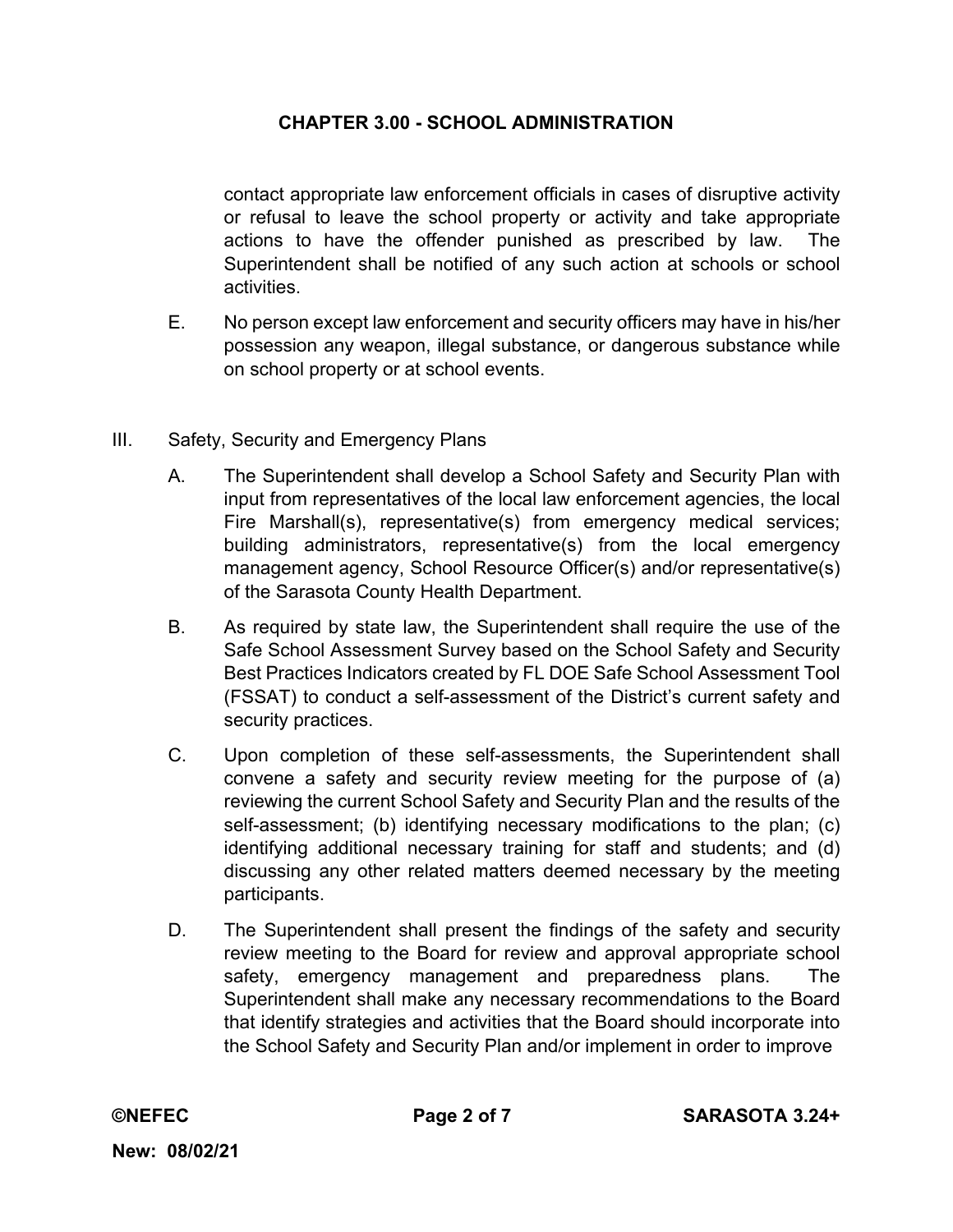school safety and security. The School Safety and Security Plan is, however, confidential and is not subject to review or release as a public record.

- E. The Superintendent shall report the self-assessment results and any action taken by the Board to review the School Safety and Security Plan to the Commissioner of Education within thirty (30) days after the Board meeting.
- F. Emergency management and preparedness plans shall include notification procedures for weapon use and active assailant/hostage situations, hazardous materials and toxic chemical spills, weather emergencies, and exposure resulting from a manmade emergency.
- G. Emergency management and preparedness procedures for active assailant situations shall engage the participation of the district school safety specialist, threat assessment team members, faculty, staff and students for each school and be conducted by the law enforcement agency or agencies designated as first responders to the school's campus.
	- 1. Accommodations for drills conducted at exceptional student education centers may be provided.
- H. Each school shall develop and maintain an up-to-date plan based upon the uniform guidelines and including the provisions of Florida law, State Board of Education rules, and other applicable regulations.
- I. Copies of school plans shall be provided to county and city law enforcement agencies, fire departments, and emergency preparedness officials.
- IV. Threat Assessment
	- A. The primary purpose of a threat assessment is to minimize the risk of targeted violence at school. The Board's threat assessment process is designed to be consistent with the process set forth in the joint U.S. Secret Service and U.S. Department of Education publication. Threat Assessment in Schools: a Guide to Managing Threatening Situations and to creating Safe School Climates for identifying, assessing, and managing students who may pose a threat. The goal of the threat assessment process is to take appropriate preventative or corrective measures to maintain a safe school environment, protect and support potential victims, and provide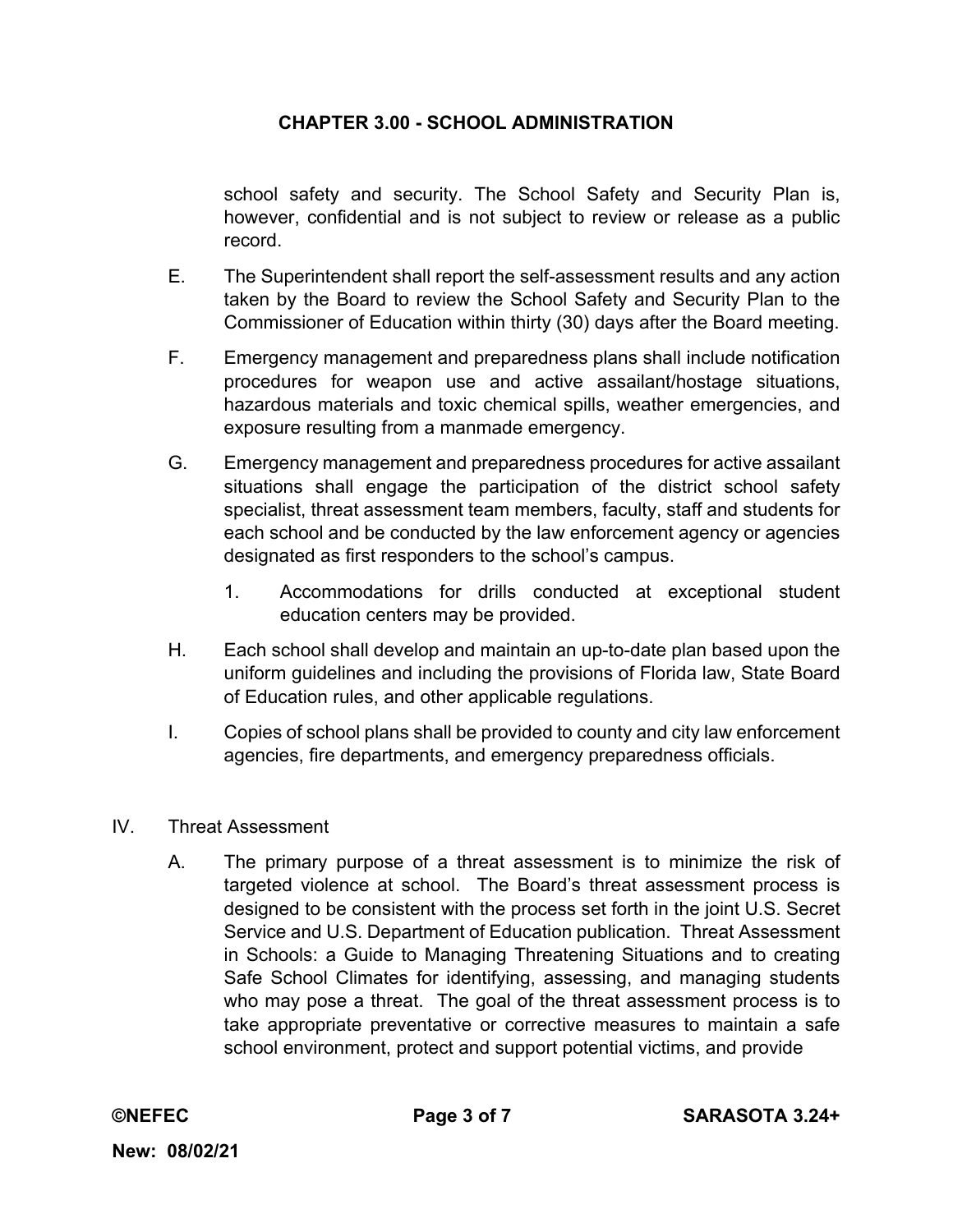assistance, as appropriate, to the student being assessed. The threat assessment process is centered upon an analysis of the facts and evidence of behavior in a given situation. The appraisal of risk in a threat assessment focuses on actions, communications, and specific circumstances that might suggest that an individual intends to cause physical harm and is engaged in planning or preparing for that event.

- B. The Board authorizes the Superintendent to create building-level, trained threat assessment teams. Each team shall be headed by the principal and shall include a person with expertise in counseling (school/psychological), instructional personnel, and law enforcement (school resource officer) and provide guidance to students, faculty, and staff regarding recognition of threatening or aberrant behavior that may represent a threat to the community, school, or self.
	- 1. The threat assessment team will be responsible for the assessment of individuals whose behavior may pose a threat to the safety of school staff and/or students and coordinating resources and interventions for the individual.
	- 2. If a student with a disability is reported to have made a threat to harm others and the student's intent is not clear, a referral will be made to the threat assessment team for evaluation.
	- 3. Upon a preliminary determination that a student poses a threat of violence or physical harm to him/herself or others, the threat assessment team may obtain criminal history record information. The team must immediately report its determination to the Superintendent who must immediately attempt to notify the student's parent or legal guardian. A parent or guardian has the right to inspect and review the threat assessment. The team will coordinate resources and interventions to engage behavioral and or mental health crisis resources when mental health or substance abuse crisis is suspected.
	- 4. The threat assessment team must plan for the implementation and monitoring of appropriate interventions to manage or mitigate the student's risk for engaging in violence and increasing the likelihood of positive outcomes.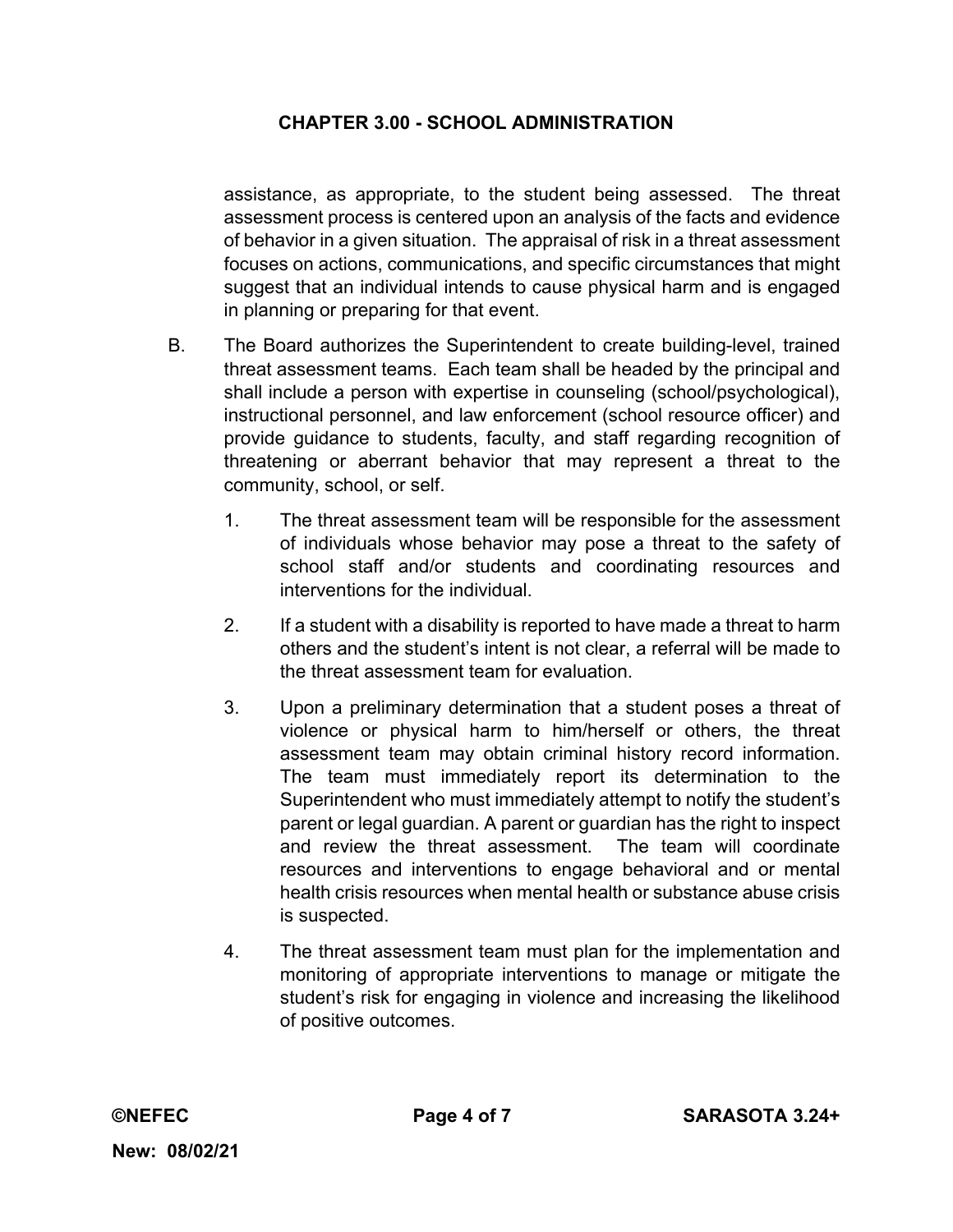- 5. Upon the student's transfer to a different school, the threat assessment team must verify that any intervention services provided to the student remain in place until the threat assessment team of the receiving school independently determines the need for intervention services. Threat assessment teams must meet as often as needed to fulfill their duties of assessing and intervening with persons whose behavior may pose a threat to school staff or students, but no less than monthly. The teams must maintain documentation of all meetings, including meeting dates and times, team members in attendance, cases discussed, and actions taken.
- V. Safety Procedures
	- A. School alarms shall be monitored on a weekly basis and malfunctions shall be reported for immediate repair.
	- B. A safety program shall be established consistent with the provisions of Policy 8.10. The emergency preparedness procedures will identify the individuals responsible for contacting the primary emergency response agency and the emergency response agency that is responsible for notifying the school district for each type of emergency.
	- C. Emergency evacuation drills (fire, hurricane, tornado, active assailant/hostage situation, other natural disaster, and school bus) shall be held in compliance with state requirements and formulated in consultation with the appropriate public safety agencies. Each principal, site administrator or transportation official is responsible for
		- 1. Developing and posting emergency evacuation routes and procedures;
		- 2. Assigning and training all staff members in specified responsibilities to ensure prompt, safe and orderly evacuation;
		- 3. Identifying and reporting hazardous areas requiring corrective measures; and
		- 4. Preparing and submitting a written report of each emergency evacuation drill to the District office.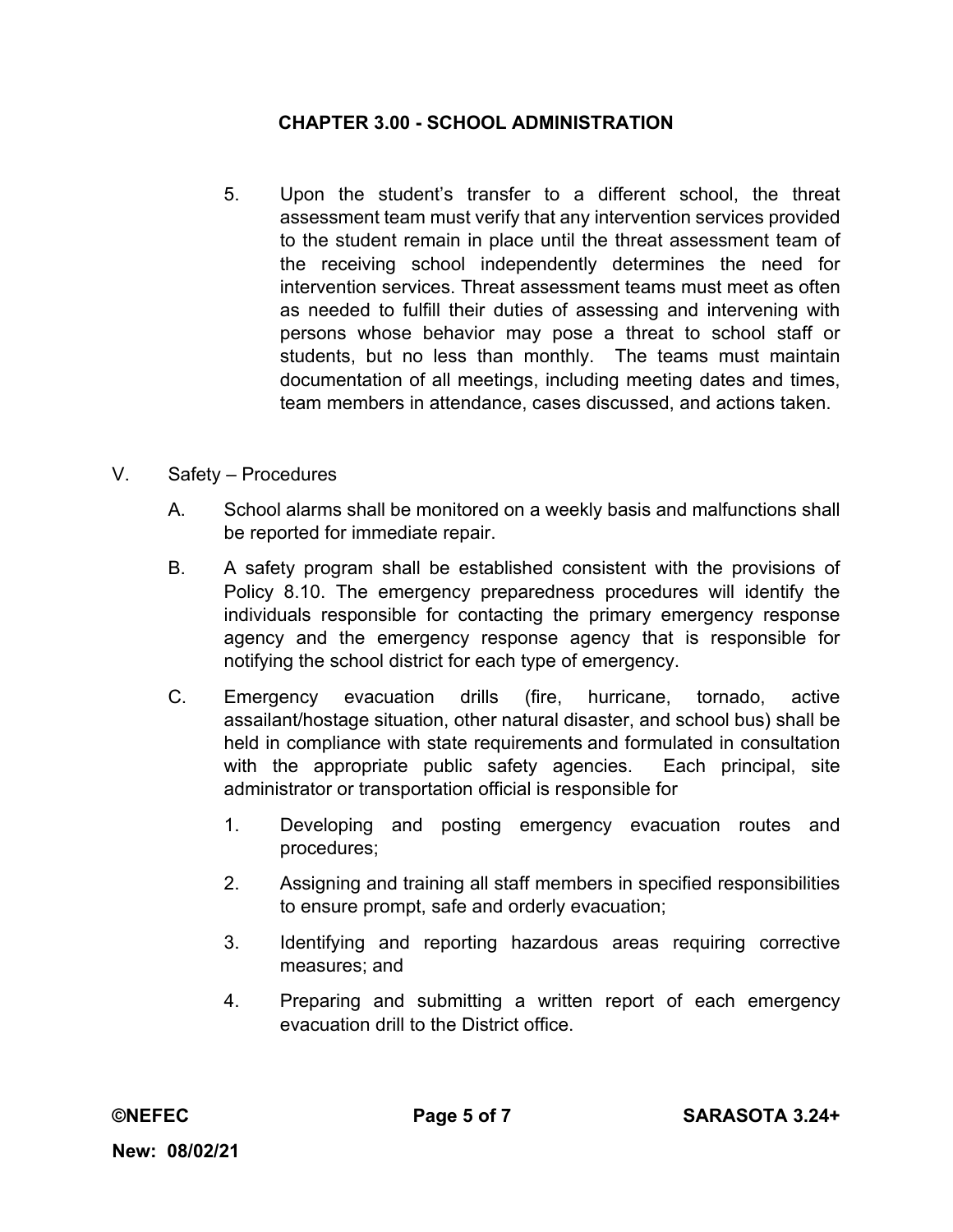- D. In the event of an emergency, the Superintendent is authorized to dismiss early or close any or all schools. Except that the principal may dismiss the school when the Superintendent or designee cannot be contacted, and an extreme emergency exists endangering the health, safety, or welfare of students. Any such actions shall be reported immediately to the Superintendent or designee along with a statement describing the reasons for the action. Such report shall be submitted to the School Board at the next regular meeting unless a special meeting is held relating to the emergency.
- E. Parents, as defined by law, have a right to timely notification of threats, unlawful acts, and significant emergencies that occur on school grounds, during school transportation or during school-sponsored activities pursuant to sections 1006.07(4) and (7), F.S.
	- 1. Parents have a right to access school safety and discipline incidents as reported pursuant to section 1006.07(9), F.S.
- VI. Safety Violence Prevention
	- A. The Superintendent shall develop a violence prevention plan for use by each school.
	- B. Training in identification of potentially violent behaviors and the procedures to be implemented shall be provided to personnel of the schools.
- VII. Security
	- A. The Superintendent shall establish and implement a Domestic Security Plan consistent with the requirements of the National Incident Management System (NIMS).
	- B. The Superintendent shall develop and implement guidelines and procedures for reviewing each school's security provisions.
	- C. Designate an administrator as the school safety specialist for the District.